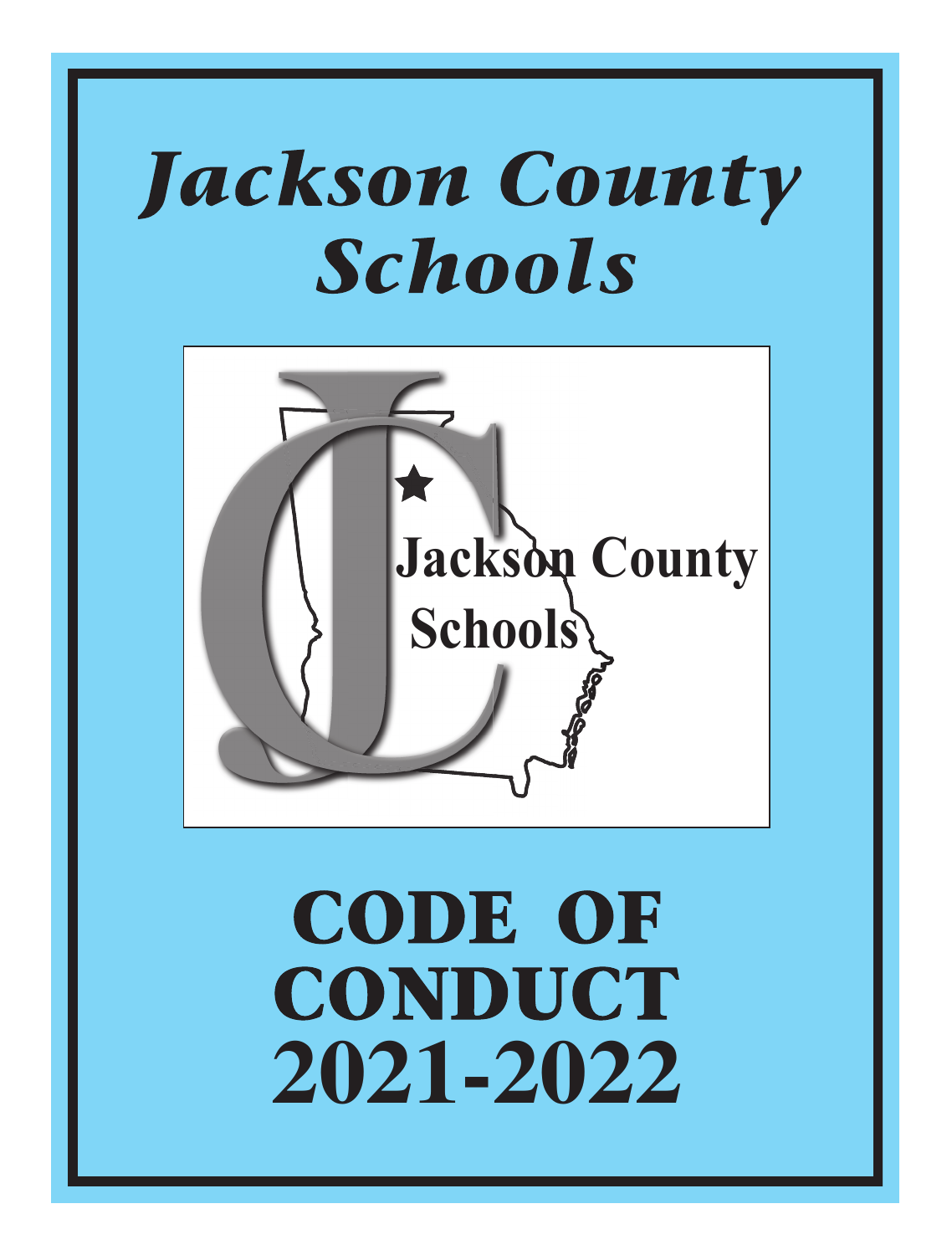## *Jackson County Schools*

## **STUDENT CODE OF CONDUCT 2021-2022**

The purpose of the Board of Education is to provide for an orderly process of education that will foster the proper environment providing for the welfare and safety of all students attending the Jackson County Schools. Education is the primary goal of our system. However, when student behavior comes in conflict with the rights of others, corrective actions may be necessary for the benefit of all.

Students are governed by the policies, regulations, and rules of the Jackson County School System. These are applicable at school or on school property at any time, on the way to and from school, on the school bus and at school bus stops, and at any school-related function or activity on or off school premises. Governing rules, regulations, and policies are published and disseminated to school personnel, parents, and students.

Major offenses including, but not limited to, drug and weapon offenses can lead to schools being named as an Unsafe School according to the provisions of State Board of Education Rule 160-4-8-.16 Unsafe School Choice Option.

The superintendent shall take the appropriate action to assure the establishment and administration of procedures necessary to provide for effective pupil control and discipline. Students and parents should understand that compliance with the rules in the Code of Conduct is mandatory.

### THE JACKSON COUNTY BOARD OF EDUCATION

Don Clerici, Chair Lynne Massey-Wheeler, Vice-Chair Carol Anglin Beau Hollett Rob Johnson

*Student Success through Leadership, Character, and Performance*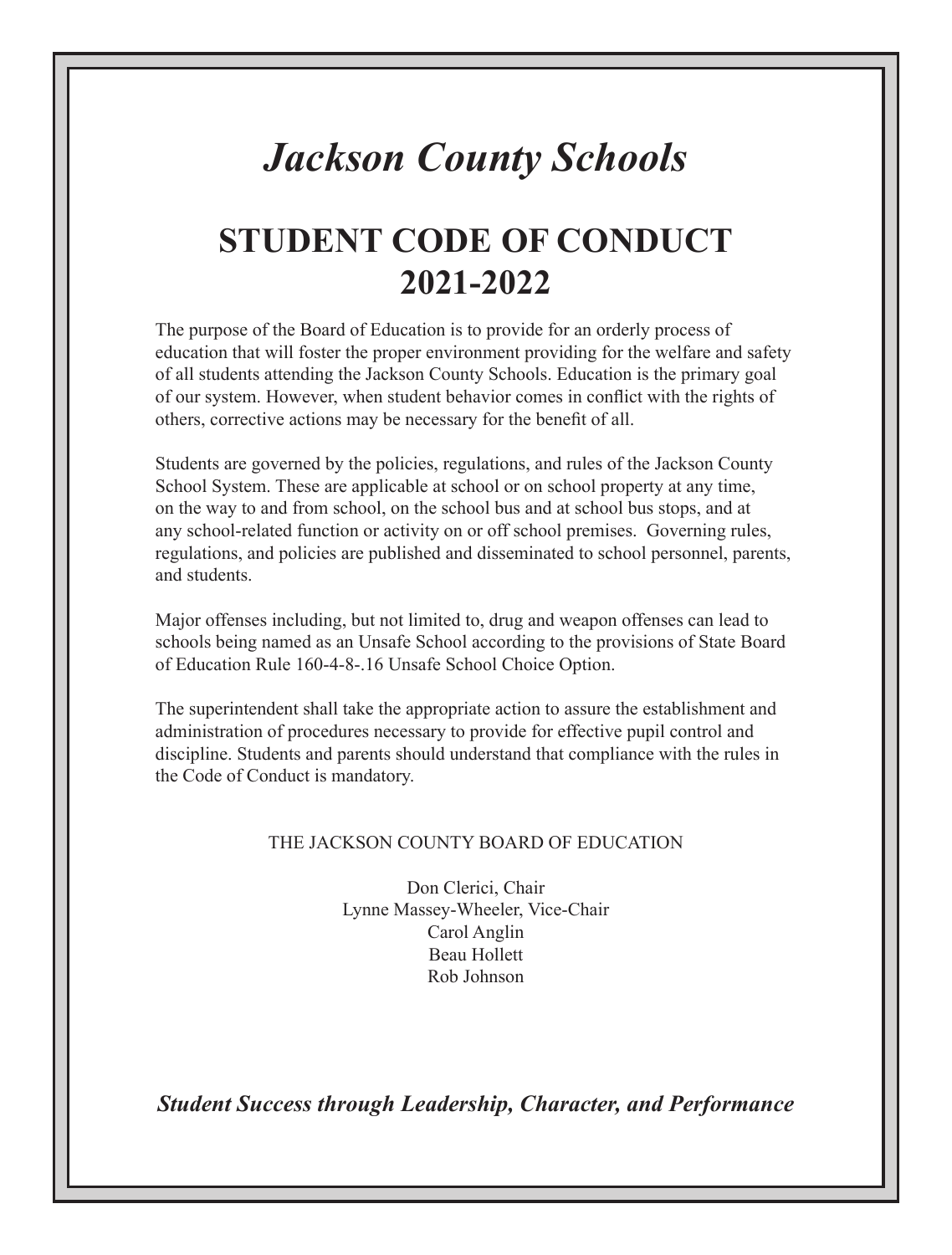### **LEGAL AND ADMINISTRATIVE REQUIREMENTS**

### **DUE PROCESS**

Due process will include appropriate hearings and reviews and, in all cases, the rights of individuals will be ensured and protected. A meeting for an outof-school suspension involves a conference between an administrator, student, and/or teacher, and parent. A hearing for an expulsion or alternative placement will be formally conducted following the procedures mandated by the Jackson County Board of Education. Jackson County School System Procedures for Implementation of IDEA Regulations Related to Student Discipline are on file in each principal's office and available to parents.

### **STUDENT RIGHTS AND RESPONSIBILITIES**

A student has full rights and citizenship as defined by the Constitution of the United States and assumes the responsibility to take actions relative to this Constitution, the laws of the State of Georgia, and the policies, rules, and regulations of the Jackson County Board of Education.

### **STATEMENT OF ELEMENTARY SCHOOL VIOLATIONS**

When an elementary school student below grade 6 or age 12 is in violation of student discipline procedures and the prescribed disposition cannot be applied, the disposition will be left to the discretion of the principal.

### **DISCIPLINING FOR OFF-CAMPUS MISCONDUCT**

Students may be disciplined for any off-campus behavior which could result in the student being criminally charged with a felony and which makes the student's continued presence at school a potential danger to persons or property at the school or which disrupts the educational process.

### **STATEMENT OF NON-DISCRIMINATION**

It is the policy of the Jackson County Board of Education not to discriminate on the basis of sex, race, color, age, disability, religion, or national origin in its educational programs, activities, or provision of services. Complaints regarding discrimination can be processed according to guidelines found in the school student handbook or in the principal's office or the office of the Jackson County Board of Education.

### **STATEMENT OF AUTHORITY OF PRINCIPAL**

The principal is the designated leader of the school and, in collaboration with the staff, is responsible for the orderly operation of the school. In case of discipline violations not covered by specific disposition in this Code of Conduct, the principal may enact corrective measures which he or she feels are in the best interest of the school and the student involved. The authority of the principal extends to students who are on school property, on the way to or from school or a school function, at a school bus stop, and at any school function or activity. Based on circumstances of the incident, or the disciplinary record of the student involved, the principal may refer any matter under this paragraph (including any violation of the system or school Code of Conduct) to a disciplinary hearing.

### **DRUG/ALCOHOL POLICY FOR STUDENTS**

Student use of illicit drugs and unlawful possession and use of alcohol are wrong and harmful. Violations of the drug/alcohol policy for students can result in serious disciplinary consequences, up to and including expulsion and referral to legal authorities for prosecution. Each Jackson County School is designated as a Drug Free School Zone. Violators will be prosecuted to the full extent of the law.

### **THREATS OF VIOLENCE**

It is the policy of the Jackson County Board of Education to take all reasonable steps to provide a safe environment for students and staff. To that end, any threat by any individual directed toward another which if carried out would pose a potential danger to the life or safety of students and/or staff will be regarded as a serious matter. All threats of violence will be taken seriously, will subject the offender to disciplinary action, and may be reported, when appropriate, to law enforcement officials.

### **BULLYING PROHIBITED**

The Jackson County Board of Education believes that all students can learn better in a safe school environment. Behavior that infringes on the safety of students will not be tolerated. Bullying, as the term is defined in Georgia law, of a student by another student is strictly prohibited. Such prohibition shall be included in the Student Code of Conduct for all schools within the school system.

### **Bullying is defined as an act that is:**

- (1) Any willful attempt or threat to inflict injury on another person, when accompanied by an apparent present ability to do so;
- (2) Any intentional display of force such as would give the victim reason to fear or expect immediate bodily harm; or
- (3) Any intentional written, verbal, or physical act, which a reasonable person would perceive as being intended to threaten, harass, or intimidate, that: a. Causes another person substantial physical harm within the meaning of

Code Section 16-5-23.1 or visible bodily harm as such term is defined in Code Section 16-5-23.1;

- b. Has the effect of substantially interfering with a student's education;
- c. Is so severe, persistent, or pervasive that it creates an intimidating or threatening education environment; or
- d. Has the effect of substantially disrupting the orderly operation of the school.

 The term applies to acts which occur on school property, on school vehicles, at designated school bus stops, or at school related functions or activities or by use of data or software that is accessed through a computer, computer system, computer network, or other electronic technology of a local school system. The term also applies to acts of cyberbullying which occur through the use of electronic communication, whether or not electronic act originated on school property or with school equipment, if the electronic communication (1) is directed specifically at students or school personnel, (2) is maliciously intended for the purpose of threatening the safety of those specified or substantially disrupting the orderly operation of the school, and (3) creates a reasonable fear of harm to the students' or school personnel's person or property or has a high likelihood of succeeding in that purpose. Electronic communication includes, but is not limited to, any transfer of signs, signals, writings, images, sounds, data or intelligence of any nature transmitted in whole or in part by a wire, radio, electromagnetic, photo electronic or photo optical system.

 Procedures may be developed at each school encouraging a teacher or other school employee, student, parent, guardian, or other person who has control or charge of a student, either anonymously or in the person's name, at the person's option, to report or otherwise provide information on bullying activity. Any teacher or other school employee who, in the exercise of his/her personal judgment and discretion, believes he/she has reliable information that would lead a reasonable person to suspect that someone is a target of bullying is encouraged to immediately report it to the school principal. Any report will be appropriately investigated by the administration based on the nature of the complaint in a timely manner to determine whether bullying has occurred, whether there are other procedures related to illegal harassment or discrimination that should be implemented and what other steps should be taken. Any report of retaliation for reporting bullying will also be investigated and addressed as called for in this policy and in accordance with school procedures.

Acts of bullying shall be punished by a range of consequences through the progressive discipline process, as stated in the Code of Conduct. However, upon a finding by the disciplinary hearing officer, panel or tribunal that a student in grades 6-12 has committed the offense of bullying for the third time in a school year, the student shall be assigned to an alternative placement.

Upon a finding by a school administrator that a student has committed an act of bullying or is a victim of bullying, the administrator or designee shall notify the parent, guardian, or other person having control or charge of the student by telephone call or through written notice, which may be done electronically.

Students and parents will be notified of the prohibition against bullying and the penalties for violating the prohibition by posting information at each school and by including such information in the student/parent handbooks.

### **STUDENT PEER SEXUAL HARASSMENT**

Student reports of sexual harassment by other students will be taken seriously and dealt with in a firm and sensitive manner. Such incidents will not be tolerated since they lead to the existence of a hostile and uncomfortable school environment. Student reports of sexual harassment by peers should be referred to school administrators for disciplinary action. Based on the circumstances, administrators will determine the course of action and consequences, including the possibility of making reports to appropriate legal authorities.

### **LOCKERS, FACILITIES, CAMPUSES SUBJECT TO SEARCH**

All lockers, desks, book bags, school facilities, and school campuses are subject to inspection and search by school officials at any time. Metal detectors or dogs specifically trained to detect prohibited or illegal items such as weapons or drugs may be used at school or any school function, including activities that occur outside of normal school hours or off the school campus at the discretion of administrators. Searches of individual students may also be conducted at any time when school employees have reasonable suspicion that the student is in possession of an item that is illegal or against school rules.

### **VEHICLES SUBJECT TO SEARCH**

Vehicles driven to school by students and parked on campus are subject to search by school authorities and/or the school's designees without any further notice to, or the consent of, the owners or operators of such vehicles. Such search may be conducted without warrant for any reasonable suspicion. Search of the vehicle includes all compartments and components thereof. Once search begins, the person in control of the vehicle will not be permitted to remove it from the premises during the reasonable duration of the search.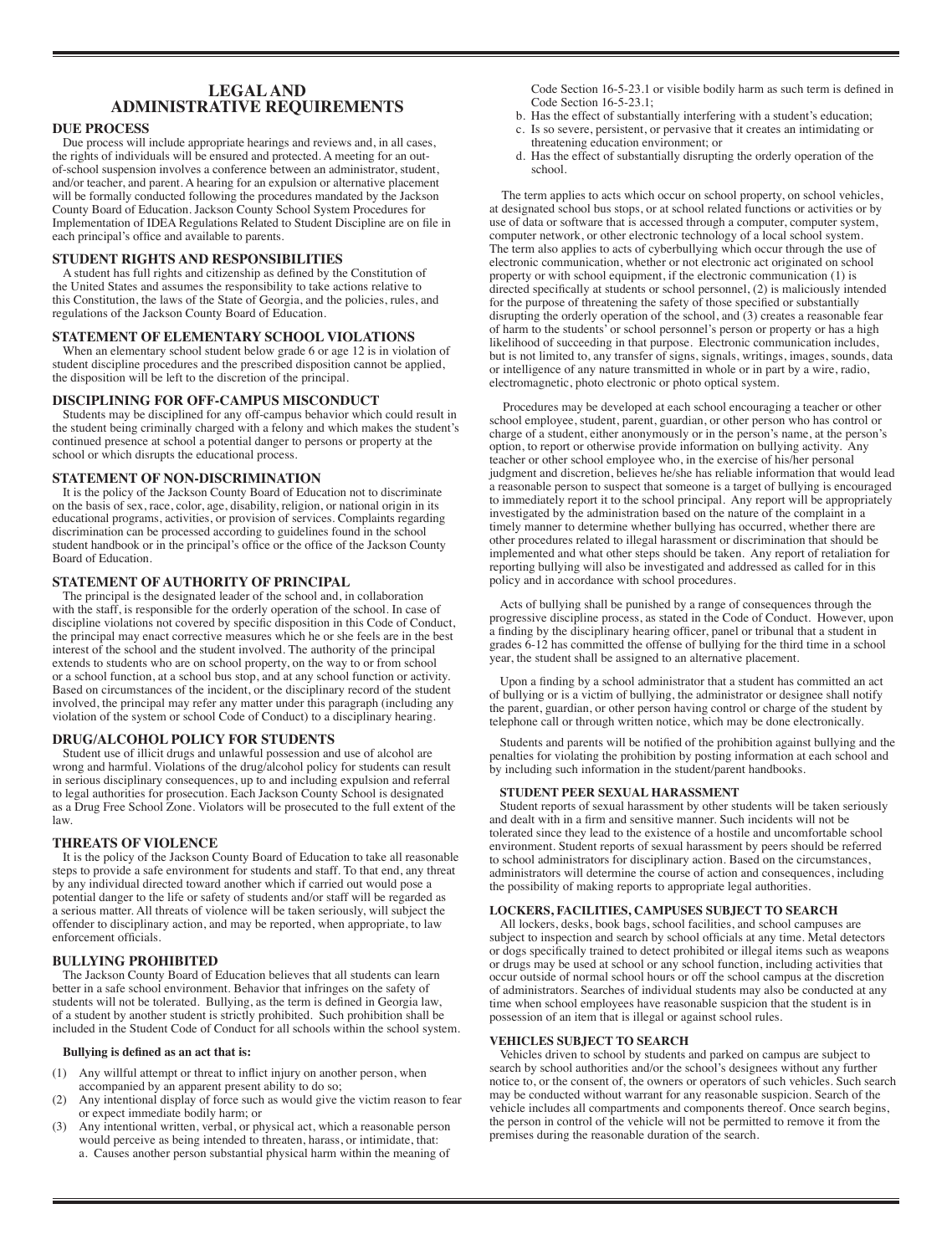### **STANDARDS OF BEHAVIOR**

The Jackson County Board of Education is committed to providing a safe, orderly, and productive learning environment for all students. The following Standards of Behavior have been adopted to reflect the types of conduct that students will be expected to demonstrate.

### *Standards of Behavior for Elementary School Students*

Students should:

- (1) Be considerate and respectful of others. Follow the Golden Rule: "Do unto others as you would have others do to you."
- (2) Attend school daily, arrive on time, and remain at school until dismissal time.
- (3) Come to school ready to learn. Bring all classroom materials and supplies. Pay attention, and do all your work.
- (4) Behave well in order to make school a positive place for learning.<br>(5) Show respect and care for school property, and the property of oth
- Show respect and care for school property, and the property of others.
- (6) Join in school related activities and/or community sponsored programs, and show good behavior at these events.
- (7) Avoid using foul language and making threats.
- (8) Avoid bullying others.
- (9) Do not have weapons of any kind, real or otherwise, on any school property. If you know someone has a weapon, tell an adult immediately.
- (10) Be a good citizen by respecting the laws of the community, state, and nation.

### *Standards of Behavior for Middle and High School Students*

Students should:

(1) Participate fully in the learning process. Students should report to school and class on time, attend all regularly scheduled classes, remain in class and school until dismissed or excused for a legitimate reason, pay attention to instruction, complete assignments to the best of their ability, and ask for or indicate the need for help.

(2) Understand that they will be held accountable for behavior that interferes with their own or other students' educational achievement. Students should know and avoid the behaviors prohibited by the Jackson County Schools Code of Conduct, take care of books and other instructional materials, and cooperate with others. Students should obey student behavior policies adopted by the Board of Education and student behavior rules established by individual schools.

(3) Show respect for the law and for the knowledge and authority of teachers, administrators, and other school employees. Students must adhere to reasonable requests and/or directions, use acceptable and courteous language, avoid being rude, and follow school rules and procedures.

(4) Recognize and respect the rights and property of the school, other students, and adults.

### *Behavior Support Process*

The behavior support process is a mechanism for identifying and encouraging those behaviors and environmental factors that promote the positive emotional, mental, social, and educational needs of students. This process is designed primarily to provide services to chronically disruptive students or to students who have committed a single disciplinary infraction of a serious or severe nature; however, it may be used for any student at the discretion of school administrators.

The Student Support Team (SST) serves as the core component of the behavior support process. The SST utilizes an interdisciplinary team approach, and provides supports and services that are customized to meet the individual needs of students. The composition of the behavior support team will vary based on the needs of the referred student, but typical representation would include the parents, teachers, school counselor and/or social worker, an administrator, and representatives from other agencies as deemed appropriate.

The process seeks to organize the school, school system, parents, and applicable community efforts into a comprehensive framework for providing support for students. A major aspect of the process is its prevention orientation, aimed at providing proactive steps to help students avoid negative behaviors initially as well as helping troubled students minimize future difficulties.

As part of the behavior support process and in compliance with the Chronic Disciplinary Problem Students Act, the assistance of parents will be actively sought in cases where students have exhibited continually disruptive or inappropriate conduct in school. In such instances, parents may be invited to observe the student in a classroom situation and/or requested to attend a conference with school officials to devise a disciplinary and behavioral correction plan.

A major purpose of the process is to provide support strategies that emphasize and build on strengths of students rather than those that focus solely on behavioral problems. Portions of behavior support process recommendations that would address this purpose could include, but are not limited to, the following:

helping students establish individual goals, relevant benchmarks, and a timeframe for attainment;

- (2) service learning projects;
- (3) development of problem-solving skills;
- (4) leadership development;
- (5) mentoring/peer mentoring;
- (6) conflict management.

Finally, the behavior support process seeks to integrate school-based and community-based resources in order to meet the needs of students. Potential sources for support could include, but are not limited to, the following:

- (1) individual or group sessions with school counselor/social worker;
- (2) testing and support services through school psychologist and/or school psychometrist;
- (3) access to peer mediation at the middle and high school levels;
- (4) referral to challenge groups at the high school;
- (5) access to assistance from school resource officers in the high schools;
- (6) involvement with appropriate community resources such as DFACS, law enforcement, juvenile court services, and mental health agencies.

### *Progressive Discipline Process*

Students are governed by the policies, rules, and regulations of the Jackson County School System. These are applicable at school or on school property at any time, on the way to and from school, on the school bus and at school bus stops, and at any school-related function or activity on or off school premises. Students who choose not to conduct themselves within appropriate and expected guidelines should understand that they are subjecting themselves to possible disciplinary action.

Each incident of inappropriate behavior in the school setting is unique, and the disciplinary consequences imposed will reflect consideration of the nature of the incident and a number of factors specific to the student involved. When considering the discipline to be imposed, teachers and administrators will take into account any and all relevant factors to assure that the degree of disciplinary action is in proportion to the severity of the misbehavior. When appropriate and applicable, such factors may include, but are not limited to, the following:

- (1) the student's prior discipline history;
- (2) seriousness of the offense;
- (3) degree of premeditation, impulse, or self-defense;
- (4) age and/or disability;
- (5) strength of evidence;
- (6) remorse;
- (7) the student's attitude and willingness to cooperate.

Due process procedures required by federal and state law will be followed in the disposition of all disciplinary cases.

### *Parental Involvement Process*

Parents, guardians, teachers, and administrators must work together to improve and enhance student behavior and academic performance, thereby assuring positive, orderly, and productive learning environments in all Jackson County Schools. In an effort to achieve that goal, parental involvement will be requested and encouraged in the student discipline process in at least two ways:

(1) The assistance of parents will be actively sought in cases where students have consistently exhibited disruptive or inappropriate conduct in school and where called for in the code of conduct when students have committed a single disciplinary infraction of a serious nature.

(2) When a student desires to withdraw from school, he/she must have written permission of his/her parents or legal guardian if under the age of eighteen prior to withdrawing. Prior to accepting such permission, a school administrator will have a conference with the student and parents/legal guardian within two school days of receiving notice of the intent of the student to withdraw. The purpose of the conference is to share with the student and parents/legal guardian educational options available and the consequences of not earning a high school diploma.

(3) The General Assembly of Georgia requires that this code of conduct include language encouraging parents and guardians to inform their children on the consequences, including potential criminal penalties, of underage sexual conduct and crimes for which a minor can be tried as an adult.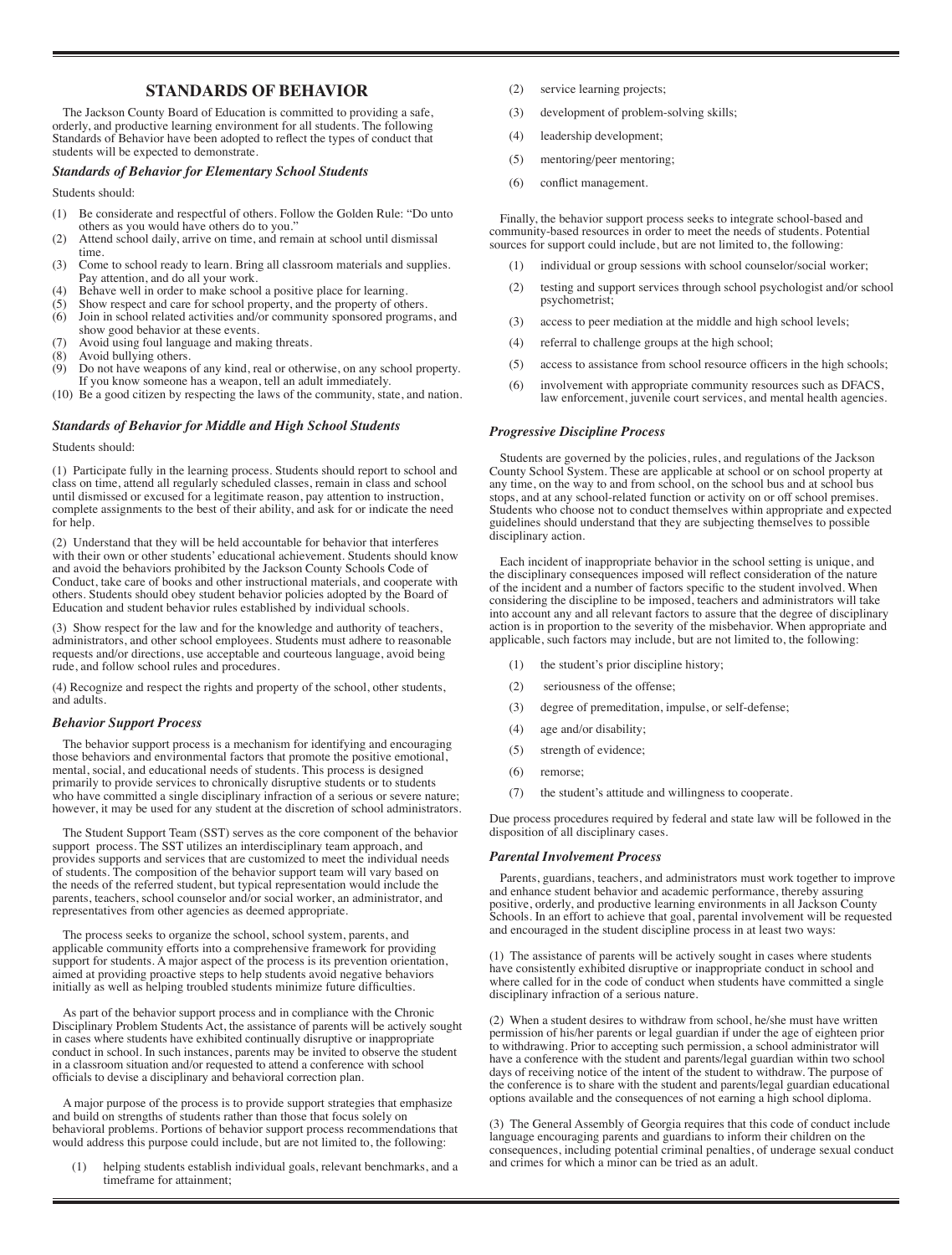### **OFFENSE STUDENT OFFENSES AND DISPOSITION OFFENSE DISPOSITION DISCIPLINE PROCEDURES OFFENSE DISPOSITION**

### **1. Abusive or Unauthorized**

### **Substances**

- a. Sale of or attempting to sell or transmit on school property, or while attending a school function.
- b. Actual or attempted possession of, use of, or under the influence of, on school property or while attending a school function. Possession of alcohol, drug paraphernalia or drug related objects.
- c. Unauthorized use or possession of over-the-counter or prescription drugs.
- **2. Assault and/or Battery on Faculty, Staff Member, Students, or Persons Attending School Related Functions**

### Hearing and immediate out-of-school suspension with notification of parents. Probable recommendation for alternative placement or expulsion.

Hearing and immediate out-of-school suspension with notification of parents. Legal authorities will be notified in cases involving drugs. Legal authorities may be notified in cases involving alcohol. Probable recommendation for alternative placement or expulsion.

Penalty at discretion of principal depending on circumstances. Possible removal from school setting, pending a discipline hearing.

Removal from school setting, pending a discipline hearing to consider out-of-school suspension, alternative placement or expulsion. Notification of legal authorities.

**"Physical violence by a student against a teacher, school bus driver or any other school official or employee shall result in suspension pending a hearing by a disciplinary tribunal (O.C.G.A. 20-2-751.6). The tribunal shall recommend consequences to the school board, which may include permanent expulsion from public school."**

### **3. Weapons**

A student shall not possess, use, handle or transmit any object that reasonably can be considered a weapon on property or in a building owned or leased by a school district, at a school function, or on a bus or other transportation provided by the school district. Weapons may include, but are not limited to:

1. Any handgun, firearm, rifle, shotgun or similar weapon; any explosive compound or incendiary device; or, any other dangerous weapon as defined in O.C.G.A. 16-11-121, including a rocket launcher, bazooka, recoilless rifle, mortar, or hand grenade.

2. Any hazardous object, including any dirk bowie knife, switchblade knife, ballistic knife, any other knife having a blade of two or more inches, straight-edge razor, razor blade, spring stick, knuckles, whether made from metal, thermoplastic, wood, or other similar material, blackjack, any bat, club, or other bludgeon-type weapon, or any flailing instrument consisting or two or more rigid parts connected in such a manner as to allow them to swing freely, which may be known as a nun chahka, nun chuck, nunchaku, shuriken, or fighting chain, or any disc, or whatever configuration, having at least two points or pointed blades which is designed to be thrown or propelled and which may be known as a throwing star or oriental dart, or any instrument of like kind, any nonlethal air gun, and any stun gun or taser. Such term shall not include any of these instruments used for classroom work authorized by the teacher.

Students who possess any weapon described in paragraph 1 in violation of this rule will be subject to a minimum of a one calendar year expulsion. The Superintendent shall have the authority either before or after the student is referred for a tribunal hearing to reduce the mandated one-year expulsion under circumstances where the one-year expulsion appears excessive to the superintendent. The tribunal shall also have the authority to modify such expulsion requirement on a case-by-case basis in determining the appropriate punishment.

Finally, in any tribunal decision appealed to the board of education, the board may reduce the mandated punishment but shall consider whether the superintendent and/ or tribunal considered a reduction and any rationale in denying such a reduction. Students who possess any weapon described in paragraph 2 of this rule are subject to but not limited to disposition of paragraph 1.

**In every instance of violations involving alcohol, drugs, weapons, the parents will be notified. Legal authorities will be notified in cases involving drugs and weapons violations (O.C.G.A. 16-11-127.1). Legal authorities may be notified in cases involving alcohol.**

### **4. Violence**

- a. Offenses involving extreme violence and those potentially resulting in injury
- b. Fighting, threatening, and/or intimidating another student with violence.

Removal from school setting, pending a discipline hearing.

Penalty at discretion of principal depending on the circumstances. Options include in-school or outof-school suspension or referral to a discipline hearing for possible alternative placement or expulsion.

**5. Verbal Assault/Threats of Students, Teachers, Administrators and Other School Personnel**

### **6. Property**

- a. Destruction of, and/or threat to destroy school property. Includes such actions as the use of, or threat of, bombs, explosives, setting fires, and deliberate and serious destruction of school property.
- b. Destruction of, or damage to, school property through mischief, negligence, or carelessness.
- c. Theft or vandalism of private property while student is involved in a school activity.
- d. Destruction, theft, or vandalism of any property of school personnel or another student.
- **7. Extortion or Attempt to Extort**
- **8. Refusal to Carry Out Instructions of faculty or staff members or repeated violations of school/class rules. Defiance of authority.**

**9. Acts Which Cause Disruption to the School Environment, Including Inciting, Advising, Counseling of Others to Engage in Prohibited Acts, Falsifying, Misrepresenting, Omitting or Erroneously Reporting Information Regarding Instances of Alleged Inappropriate Behavior By A Teacher, Administrator or Other School Employee Toward A Student**

**10. Activating Any Fire Alarms Under False Pretense (OCGA 16-10-27)**

hearing for possible alternative placement or expulsion. Immediate removal from class

or activity and referral to an administrator. Penalty at discretion of principal depending on circumstances up to and including recommendation for in-school or out-of-school suspension. Repeated defiance of authority can result in out-of-school suspension and referral to a discipline hearing for possible alternative placement or expulsion.

1st Offense: Penalty at discretion of principal; possible removal from school setting or a referral to discipline hearing for possible alternative placement.

**2nd Offense:** Out-of-school suspension.

Notification of parents. Possible inschool or out-of-school suspension. Serious infractions may result in referral to a discipline hearing with recommendation for alternative placement or expulsion and notification of legal authorities.

Removal from school setting, pending a discipline hearing for consideration of alternative placement or expulsion.

Penalty at discretion of principal depending on circumstances. Options include in-school or out-of-school suspension, referral to a discipline hearing for possible alternative placement or expulsion, and/or restitution.

Penalty at discretion of principal depending on circumstances. Possible removal from school setting, pending a discipline hearing.

Penalty at discretion of principal depending on circumstances. Possible removal from school setting, pending a discipline hearing.

Options include in-school or outof-school suspension or referral to a discipline hearing for alternative

Immediate removal from class or activity and referral to an

administrator. Penalty at discretion of principal depending on circumstances up to and including recommendation for in-school or out-of-school suspension. Repeated defiance of authority can result in out-of-school suspension and referral to a discipline

placement or expulsion.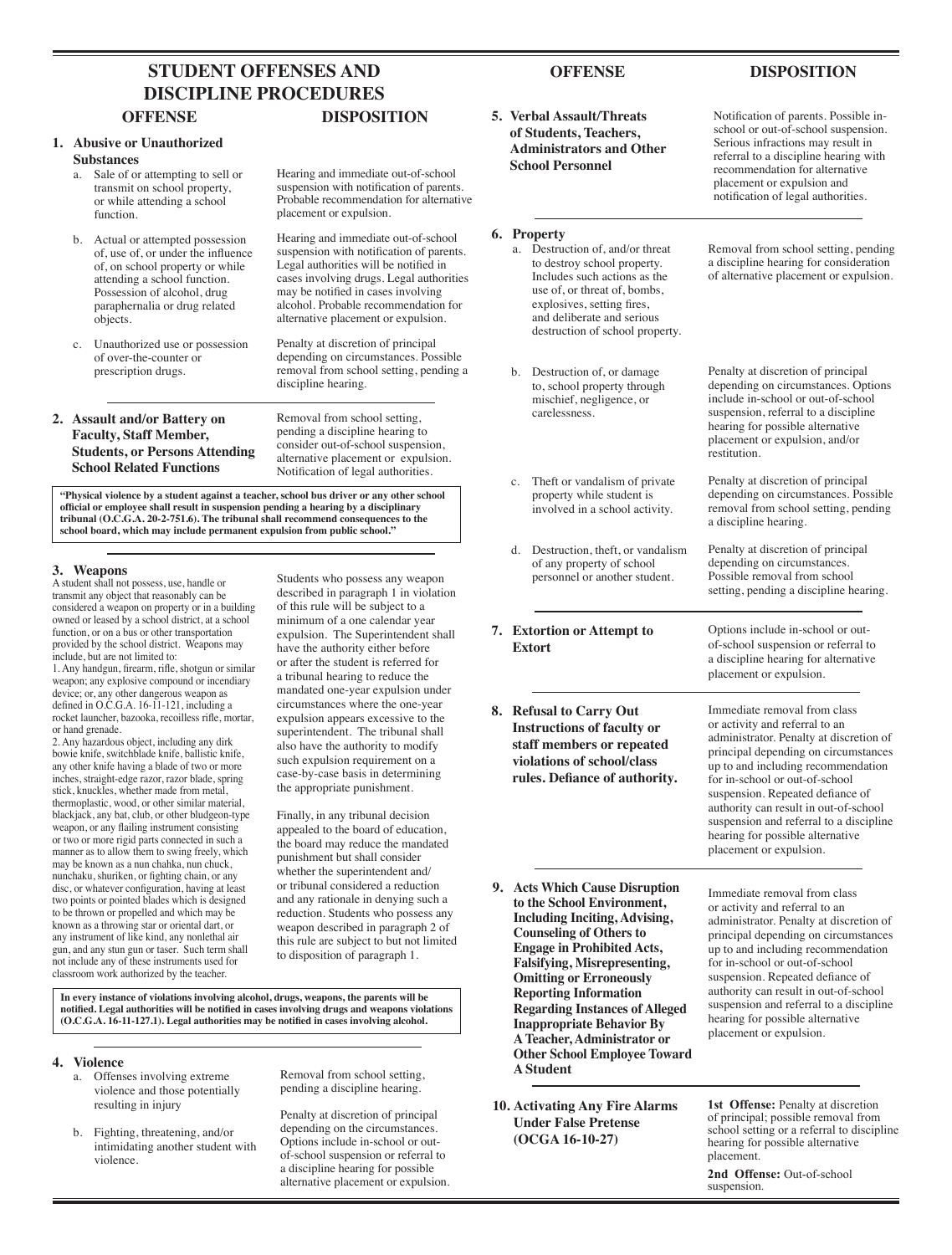- **11. Use of Profane, Vulgar, Obscene Words, Images, or Racial Slurs, Disrespect, Sexual Harassment, Verbal Assault, Indecent Exposure**
	- a. Directed toward faculty or staff members
	- b. Directed toward students
	- c. Directed toward persons attending school related functions.

### **12. Conduct on Bus**

b. Vandalism

a. Misbehavior which includes violations of transportation department and/or individual bus rules.

to a discipline hearing, sexual misconduct may be reported to law enforcement.

Penalty at the discretion of administration, possible referral

Notification of parents. Possible removal of transportation privileges. Permanent revocation of transportation privileges if incident is extreme or repeated.

Notification of parents. Restitution for damages. Possible removal of transportation privileges if incident is extreme or repeated.

Notification of parents. In-school

### **13. Attendance**

a. Truancy/Failure to comply with compulsory attendance (O.C.G.A. 20-2-690-.1)

- b. Skipping class or required in-school activity
- c. Leaving campus without permission
- d. Chronic Tardiness
	- 1. Before School
	- 2. Class Tardies

### suspension at the discretion of the principal. Possible assignment to Saturday school at high school. Any parent, guardian, or other person residing in Georgia who has control or charge of a child or children and who shall violate this Code section shall be guilty of a misdemeanor and, upon conviction thereof, shall be subject to a fine not to exceed \$100.00 or imprisonment not to

exceed 30 days, or both, at the discretion of the court having jurisdiction. Each day's absence from school in violation of this part shall constitute a separate offense. Notification of parents. In-school suspension at the discretion of the principal. Possible assignment to Saturday school at high school. Notification of parents. Hearing and inschool suspension at the discretion of the principal. Possible assignment to Saturday school at high school.

Referral to an administrator. Notification of parents. In-school suspension at the discretion of the principal. Possible assignment to Saturday school at high school.

In severe or repeated cases, referral to an administrator. Notification of parents. Hearing and possible in-school suspension at the discretion of the principal. Possible assignment to Saturday school at high school.

**A student whose parent or legal guardian is in military service in the U.S. armed forces or National Guard, and such parent has been called to duty for or is on leave from overseas deployment to a combat zone or combat support posting will be granted up to five days of excused absences per school year to visit with his or her parent prior to the parent's deployment or during the parent's leave.**

### **14. Use or Possession of Tobacco, E-cigarettes, Vape Devices, Dab Pens, or Related Paraphernalia**

| "Possession or use of tobacco,<br>e-cigarettes, or related paraphernalia<br>in any form is prohibited." | Hearing and in-school suspension.<br>Possible recommendation for<br>out-of-school suspension. Possible<br>assignment to Saturday school at<br>high school. |
|---------------------------------------------------------------------------------------------------------|------------------------------------------------------------------------------------------------------------------------------------------------------------|
| 15. Inappropriate Public Displays<br>of Affection                                                       | Penalty at discretion of principal.<br>Possible referral to a disciplinary<br>hearing.                                                                     |

### **16. Sexual Misconduct**

- a. any act of sexual harassment of a physical or verbal nature.
- b. any act of indecent exposure, lewd exposure, gesture.
- c. any indecent fondling/touching of the student's own body or the body of another person.
- d. any act of sexual intercourse. e. any inappropriate gestures that
- mimic or imply sexual acts. f. any possession of, viewing of, copying, selling , buying or transmitting of printed or nonprinted pornographic materials including any non-curricular sexually explicit printed or non-printed materials.

### **17. Gambling**

On school property or while attending an activity under school supervision.

Penalty at discretion of principal.

### **18. On-Campus**

- **Traffic Violations** a. Speeding and/or reckless driving.
- b. Improper parking. Parking in faculty parking area. No decal displayed.

Notification of parents. Possible revocation of driving privileges on campus. Serious traffic violations may be referred to legal authorities. Possible revocation of driving privileges on campus.

(Students are authorized to drive motorized vehicles on elementary and middle school campuses only for the purpose of picking up and delivering elementary students who are members of their immediate family. Hardship cases may be appealed through the principal.)

| 19a. Use of Cell Phones, and other<br>electronic devices are prohibited<br>in class unless permission<br>is granted by the instructor.<br>Elementary students are not<br>allowed to bring cell phones to<br>school without permission from<br>the principal.                                                            | Penalty at discretion of principal.<br>Possible placement in an alternative<br>setting.                                                                                            |
|-------------------------------------------------------------------------------------------------------------------------------------------------------------------------------------------------------------------------------------------------------------------------------------------------------------------------|------------------------------------------------------------------------------------------------------------------------------------------------------------------------------------|
| <b>19b. Laser Pointers</b> are prohibited<br>on school property, on buses, and<br>at all school-sponsored activities.                                                                                                                                                                                                   | Penalty at discretion of principal.                                                                                                                                                |
| 20. Academic Dishonesty,<br><b>Cheating, Plagiarism</b>                                                                                                                                                                                                                                                                 | Grading penalties up to and including<br>0's on related assignments, additional<br>penalty at discretion of principal.                                                             |
| 21. Abuse of Internet<br><b>Privileges</b><br>Students are expected to limit their<br>Internet activities to authorized<br>sites only and to the educational<br>objectives established by their<br>teachers. Students are also expected<br>not to plagiarize information or<br>to attempt to bypass system<br>security. | Loss of Internet privileges, additional<br>penalty at discretion of principal.                                                                                                     |
| <b>22. Cumulative Offenses</b>                                                                                                                                                                                                                                                                                          | An accumulation of violations of<br>school or school system rules by a<br>student who has not responded to<br>support and progressive disciplinary<br>procedures and, which in the |

discretion of the principal, justifies a referral to a disciplinary hearing.

 **OFFENSE DISPOSITION OFFENSE DISPOSITION**

Penalty at discretion of principal, possible referral to a discipline tribunal, sexual harassment or sexual misconduct may be reported to law enforcement.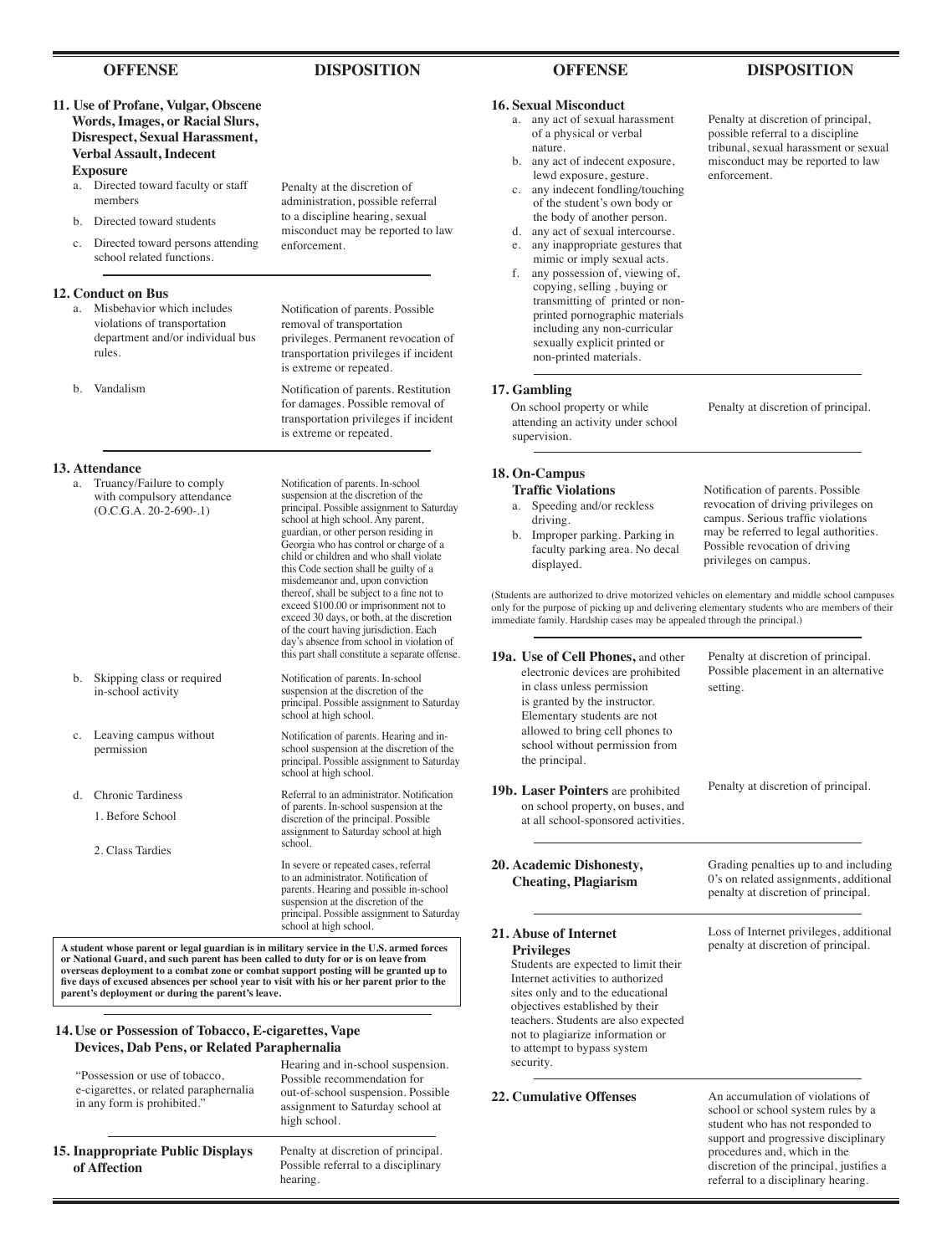### **DRESS CODE**

Students are to dress appropriately for school. Any attire that distracts from the learning environment is not permitted. Modesty, safety and cleanliness are our goals. Each school communicates details of its dress code.

### **BUS BEHAVIOR**

Riding a school bus is a privilege for students in Jackson County Schools, afforded only to those who demonstrate appropriate bus behavior. The privilege may be revoked for those who choose not to abide by the standards of bus behavior established by the Board of Education.

The bus driver is charged with maintaining order on the school bus. The driver may assign specific seating arrangements if necessary. Students violating bus rules will be reported to the school principal for appropriate disciplinary action, including, but not limited to, alternative seating arrangements, ongoing parental involvement and suspension from the bus.

### **Students shall be prohibited from the following on the school bus:**

- a. Physical Violence
- b. Bullying
- c. Physical assault or battery of others
- d. Verbal assault of others
- e. Disrespectful conduct toward the driver or others
- f. Using any electronic devices during the operation of a school bus, including, but not limited to cell phones, pagers, audible radios, tape or compact disc players without headphones, or any other electronic device in a manner that might interfere with the school bus communications equipment or the school bus driver's operation of the school bus
- g. Using mirrors, lasers, flash cameras or any other lights or reflective devices that might interfere with the school bus driver's operation of the school bus.
- h. Throwing objects on the bus or out a bus window or door
- i. Using tobacco products in any form
- j. Damaging seats or any part of the school bus
- k. Using loud, profane or abusive language
- l. Using obscene gestures
- m. Eating, drinking, chewing gum or littering
- n. Extending arms, hands or head outside of a bus window or door
- o. Moving from seat to seat while the bus is in motion
- p. Transporting inflated balloons, large bouquets in glass containers, or any other item which might create visual restrictions to the driver
- q. Other unruly behavior

### **DEFINITIONS**

### **1) IN-SCHOOL SUSPENSION**

In-school suspension refers to removal of a student from class or classes and assignment to the in-school suspension at a Jackson County high school or middle school. A student on in-school suspension also is suspended from all school-sponsored competitions and/or performances; however, the student may continue to practice for upcoming extracurricular activities and/or performances. In situations that are extreme or consistently prolonged, an elementary school student may be assigned to the middle school in-school suspension program.

### **2) SATURDAY SCHOOL**

Saturday school refers to a rigidly controlled environment supervised by certified school personnel that is used in lieu of in-school or out-ofschool suspension for some offenses. The program is held on designated Saturdays from 8:30 a.m. until 12:30 p.m. During that time, students are required to work on academic assignments or to perform designated tasks around the campus.

### **3) OUT-OF-SCHOOL SUSPENSION**

Out-of-school suspension refers to removal of a student by the school administration from the school campus and exclusion from all schoolsponsored activities for not more than 10 school days. A student who has been suspended is not permitted on the school campus for any reason for the duration of the suspension. In order to be readmitted at the conclusion of the suspension, the student must be accompanied to school by his/her parent/legal guardian. *It is the student's responsibility to make up missed classwork, assignments, and/or exams within a time period equivalent to the number of days absent.*

### **4) ALTERNATIVE PLACEMENT**

Alternative placement refers to a placement that will make the regular school environment safer and more productive. Chronically disruptive students, students determined to have committed violations of the Code of Conduct, or students who are deemed likely to benefit, academically or otherwise, may be moved to an alternative educational setting to receive their free and appropriate public education. A student who has been placed in an alternative setting for disciplinary reasons is not permitted on the school campus and is not permitted to attend extra-curricular events or activities related to the regular school program. Students will be assigned an alternate location within the district in order to complete the specific state-mandated assessments associated with their coursework.

### **5) EXPULSION**

Expulsion refers to the removal of a student from the school district for more than 10 school days, following procedures mandated by the Board of Education. A student who has been expelled is not permitted on the school campus for any reason for the duration of the expulsion. In order to be readmitted after expulsion, the student must be accompanied to school by his/her parent/legal guardian.

### **6) PERMANENT EXPULSION**

Permanent expulsion refers to the permanent removal of a student from all Jackson County schools, following procedures mandated by the Board of Education.

### **7) ASSAULT**

The attempt to commit a violent injury to another person.

### **8) BATTERY** Intentionally making physical contact of an insulting and provoking nature.

### **9) EXTORTION**

To obtain money, goods, or force unwillful acts from someone by violence, threats, or misuse of authority.

### **10) THREATS**

The expression of a deliberate intention to cause harm or pain. Any threat by an individual directed toward another, which if carried out would pose a potential danger to the life or safety of students and/or staff is a violation of this Code of Conduct and will be punished accordingly.

### **11) DETENTION**

A requirement that, after proper notification, a student attends school before or after regular hours. Parents are responsible for transportation.

### **12) ABUSIVE SUBSTANCES**

A student shall not possess, sell, give to another student, use or be under the influence of any alcoholic beverage, inhalant, marijuana, unauthorized or illegal drug, intoxicant, or any substance represented to be, or reasonably appearing to be, such a beverage, drug, or intoxicant while in attendance at school or while attending or participating in any school function or school-sponsored trip. Use as directed of a prescription drug in accordance with the board of education policy regarding prescription medication and as authorized by a physician for the student shall not be considered a violation of this policy.

### **13) DISCIPLINE HEARING**

The discipline hearing addresses serious discipline offenses where alternative placement or expulsion may be considered. The decision of the hearing shall be based solely on the evidence received at the hearing, including any evidence presented by either party relevant to the appropriate punishment to be imposed. The hearing will be conducted by an impartial hearing officer and/or tribunal hearing panel who will consider all of the evidence and make a decision regarding appropriate punishment. Discipline hearings may be waived if mutually agreed upon by the school administration, the parent/guardian and the school system hearing officer.

### **14) PHYSICAL VIOLENCE**

Intentionally making physical contact of an insulting or provoking nature with the person of another; or intentionally making physical contact which causes physical harm to another unless such physical contacts or physical harms were in defense of himself or herself.